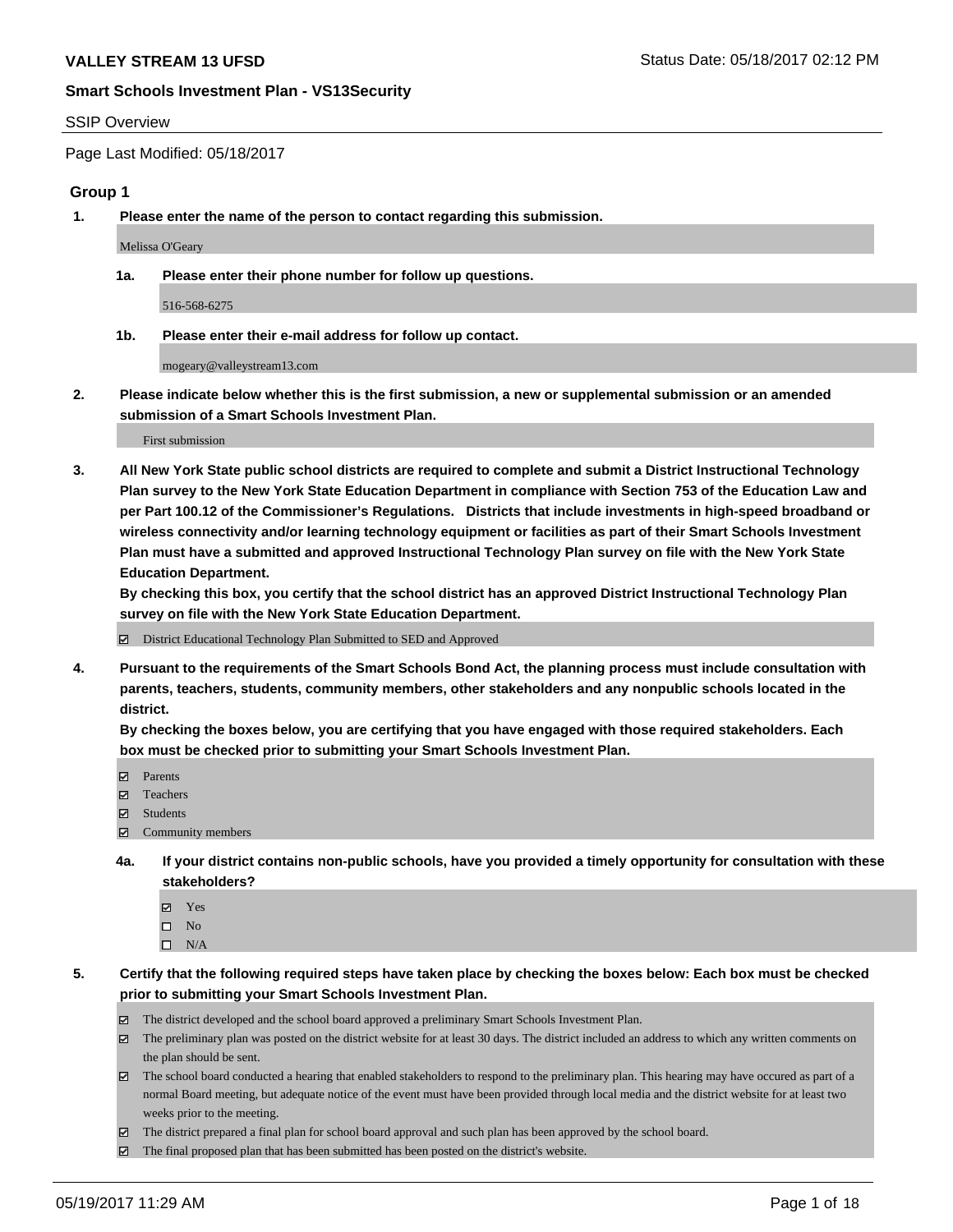### SSIP Overview

Page Last Modified: 05/18/2017

**5a. Please upload the proposed Smart Schools Investment Plan (SSIP) that was posted on the district's website, along with any supporting materials. Note that this should be different than your recently submitted Educational Technology Survey. The Final SSIP, as approved by the School Board, should also be posted on the website and remain there during the course of the projects contained therein.**

Intralogic Powerpoint PDF.pdf

**5b. Enter the webpage address where the final Smart Schools Investment Plan is posted. The Plan should remain posted for the life of the included projects.**

http://valleystream13.com/departments/technology/

**6. Please enter an estimate of the total number of students and staff that will benefit from this Smart Schools Investment Plan based on the cumulative projects submitted to date.**

2,470

**7. An LEA/School District may partner with one or more other LEA/School Districts to form a consortium to pool Smart Schools Bond Act funds for a project that meets all other Smart School Bond Act requirements. Each school district participating in the consortium will need to file an approved Smart Schools Investment Plan for the project and submit a signed Memorandum of Understanding that sets forth the details of the consortium including the roles of each respective district.**

 $\Box$  The district plans to participate in a consortium to partner with other school district(s) to implement a Smart Schools project.

**8. Please enter the name and 6-digit SED Code for each LEA/School District participating in the Consortium.**

| l Partner LEA/District | <b>ISED BEDS Code</b> |
|------------------------|-----------------------|
| (No Response)          | (No Response)         |

**9. Please upload a signed Memorandum of Understanding with all of the participating Consortium partners.**

(No Response)

**10. Your district's Smart Schools Bond Act Allocation is:**

\$1,042,753

**11. Enter the budget sub-allocations by category that you are submitting for approval at this time. If you are not budgeting SSBA funds for a category, please enter 0 (zero.) If the value entered is \$0, you will not be required to complete that survey question.**

|                                       | Sub-        |
|---------------------------------------|-------------|
|                                       | Allocations |
| <b>School Connectivity</b>            | 0           |
| Connectivity Projects for Communities | 0           |
| <b>Classroom Technology</b>           | 0           |
| Pre-Kindergarten Classrooms           | 0           |
| Replace Transportable Classrooms      | 0           |
| <b>High-Tech Security Features</b>    | 285,884     |
| Totals:                               | 285,884     |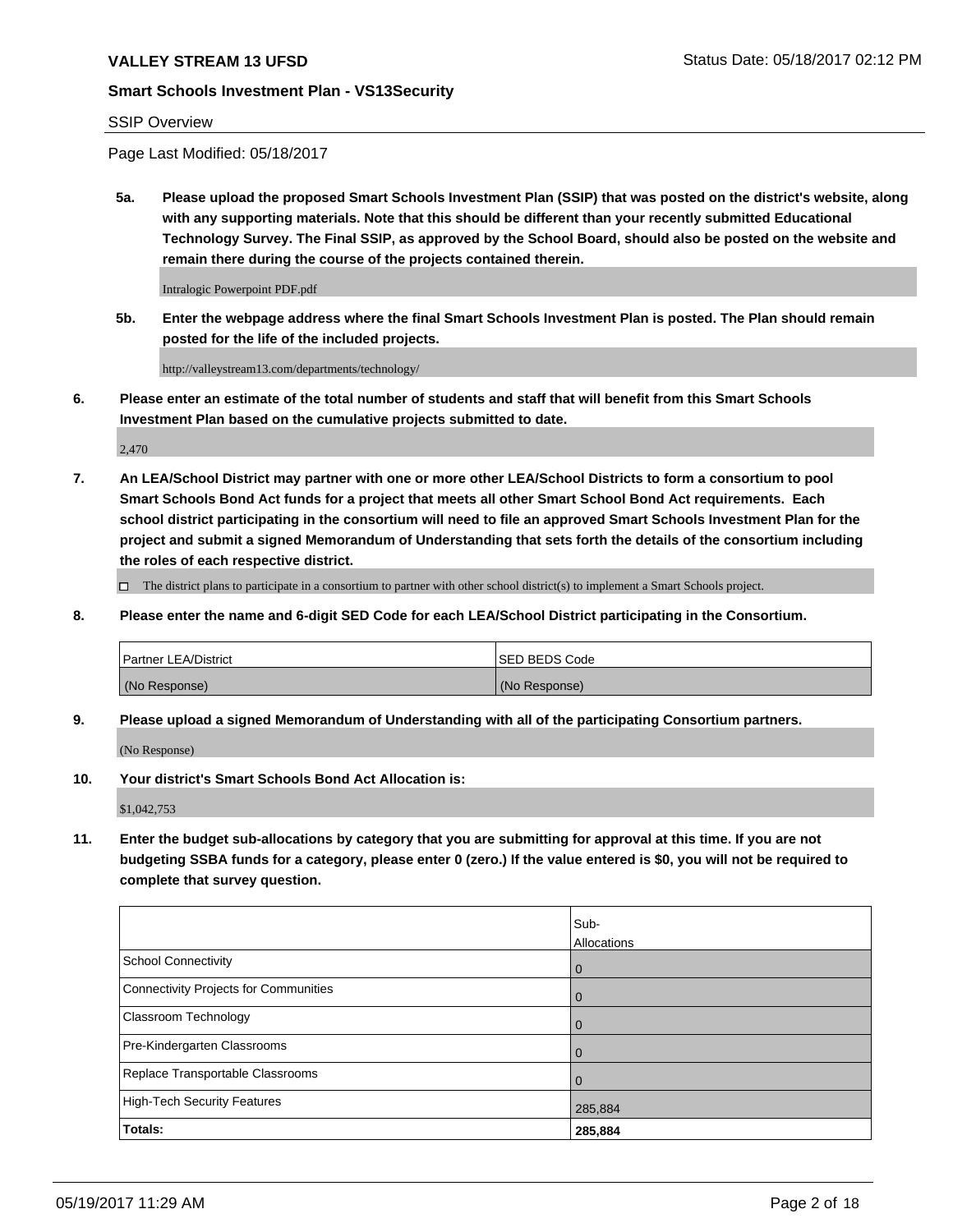### School Connectivity

Page Last Modified: 07/08/2016

## **Group 1**

- **1. In order for students and faculty to receive the maximum benefit from the technology made available under the Smart Schools Bond Act, their school buildings must possess sufficient connectivity infrastructure to ensure that devices can be used during the school day. Smart Schools Investment Plans must demonstrate that:**
	- **sufficient infrastructure that meets the Federal Communications Commission's 100 Mbps per 1,000 students standard currently exists in the buildings where new devices will be deployed, or**
	- **is a planned use of a portion of Smart Schools Bond Act funds, or**
	- **is under development through another funding source.**

**Smart Schools Bond Act funds used for technology infrastructure or classroom technology investments must increase the number of school buildings that meet or exceed the minimum speed standard of 100 Mbps per 1,000 students and staff within 12 months. This standard may be met on either a contracted 24/7 firm service or a "burstable" capability. If the standard is met under the burstable criteria, it must be:**

**1. Specifically codified in a service contract with a provider, and**

**2. Guaranteed to be available to all students and devices as needed, particularly during periods of high demand, such as computer-based testing (CBT) periods.**

**Please describe how your district already meets or is planning to meet this standard within 12 months of plan submission.**

(No Response)

- **1a. If a district believes that it will be impossible to meet this standard within 12 months, it may apply for a waiver of this requirement, as described on the Smart Schools website. The waiver must be filed and approved by SED prior to submitting this survey.**
	- By checking this box, you are certifying that the school district has an approved waiver of this requirement on file with the New York State Education Department.

### **2. Connectivity Speed Calculator (Required)**

|                         | l Number of<br><b>Students</b> | Multiply by<br>100 Kbps | Divide by 1000   Current Speed<br>to Convert to<br>Required<br>l Speed in Mb | in Mb            | Expected<br>Speed to be<br>Attained Within Required<br>12 Months | <b>Expected Date</b><br>When<br>Speed Will be<br><b>Met</b> |
|-------------------------|--------------------------------|-------------------------|------------------------------------------------------------------------------|------------------|------------------------------------------------------------------|-------------------------------------------------------------|
| <b>Calculated Speed</b> | (No<br>Response)               | (No Response)           | (No<br>Response)                                                             | (No<br>Response) | (No<br>Response)                                                 | l (No<br>Response)                                          |

## **3. Describe how you intend to use Smart Schools Bond Act funds for high-speed broadband and/or wireless connectivity projects in school buildings.**

(No Response)

**4. Describe the linkage between the district's District Instructional Technology Plan and the proposed projects. (There should be a link between your response to this question and your response to Question 1 in Part E. Curriculum and Instruction "What are the district's plans to use digital connectivity and technology to improve teaching and learning?)**

(No Response)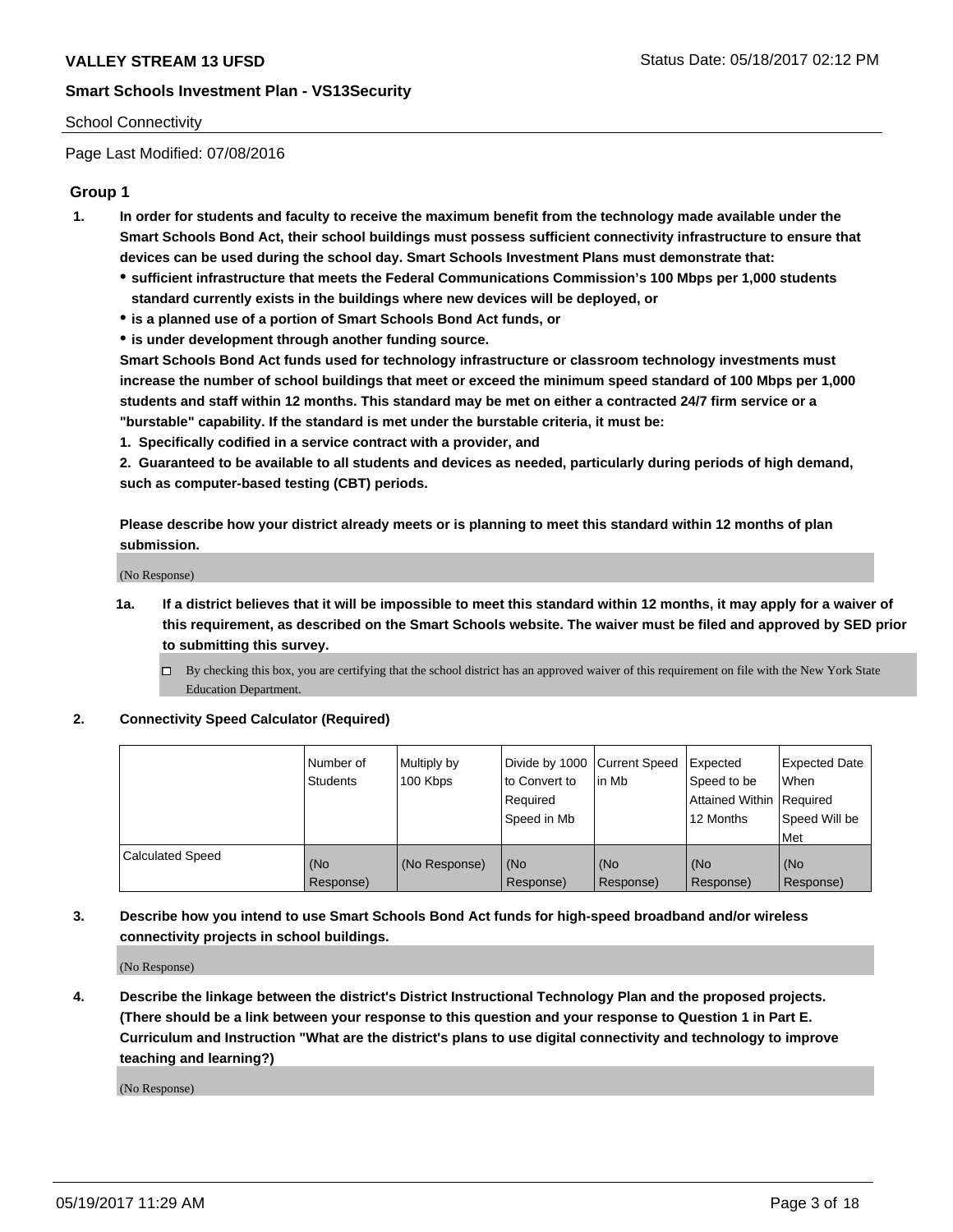### School Connectivity

Page Last Modified: 07/08/2016

**5. If the district wishes to have students and staff access the Internet from wireless devices within the school building, or in close proximity to it, it must first ensure that it has a robust Wi-Fi network in place that has sufficient bandwidth to meet user demand.**

**Please describe how you have quantified this demand and how you plan to meet this demand.**

(No Response)

**6. As indicated on Page 5 of the guidance, the Office of Facilities Planning will have to conduct a preliminary review of all capital projects, including connectivity projects.**

**Please indicate on a separate row each project number given to you by the Office of Facilities Planning.**

| Project Number |  |
|----------------|--|
|                |  |
| (No Response)  |  |

**7. Certain high-tech security and connectivity infrastructure projects may be eligible for an expedited review process as determined by the Office of Facilities Planning.**

**Was your project deemed eligible for streamlined review?**

(No Response)

**8. Include the name and license number of the architect or engineer of record.**

| <b>Name</b>   | License Number |
|---------------|----------------|
| (No Response) | (No Response)  |

**9. If you are submitting an allocation for School Connectivity complete this table.**

**Note that the calculated Total at the bottom of the table must equal the Total allocation for this category that you entered in the SSIP Overview overall budget.** 

|                                            | Sub-              |
|--------------------------------------------|-------------------|
|                                            | <b>Allocation</b> |
| Network/Access Costs                       | (No Response)     |
| <b>Outside Plant Costs</b>                 | (No Response)     |
| School Internal Connections and Components | (No Response)     |
| <b>Professional Services</b>               | (No Response)     |
| Testing                                    | (No Response)     |
| <b>Other Upfront Costs</b>                 | (No Response)     |
| <b>Other Costs</b>                         | (No Response)     |
| Totals:                                    | 0                 |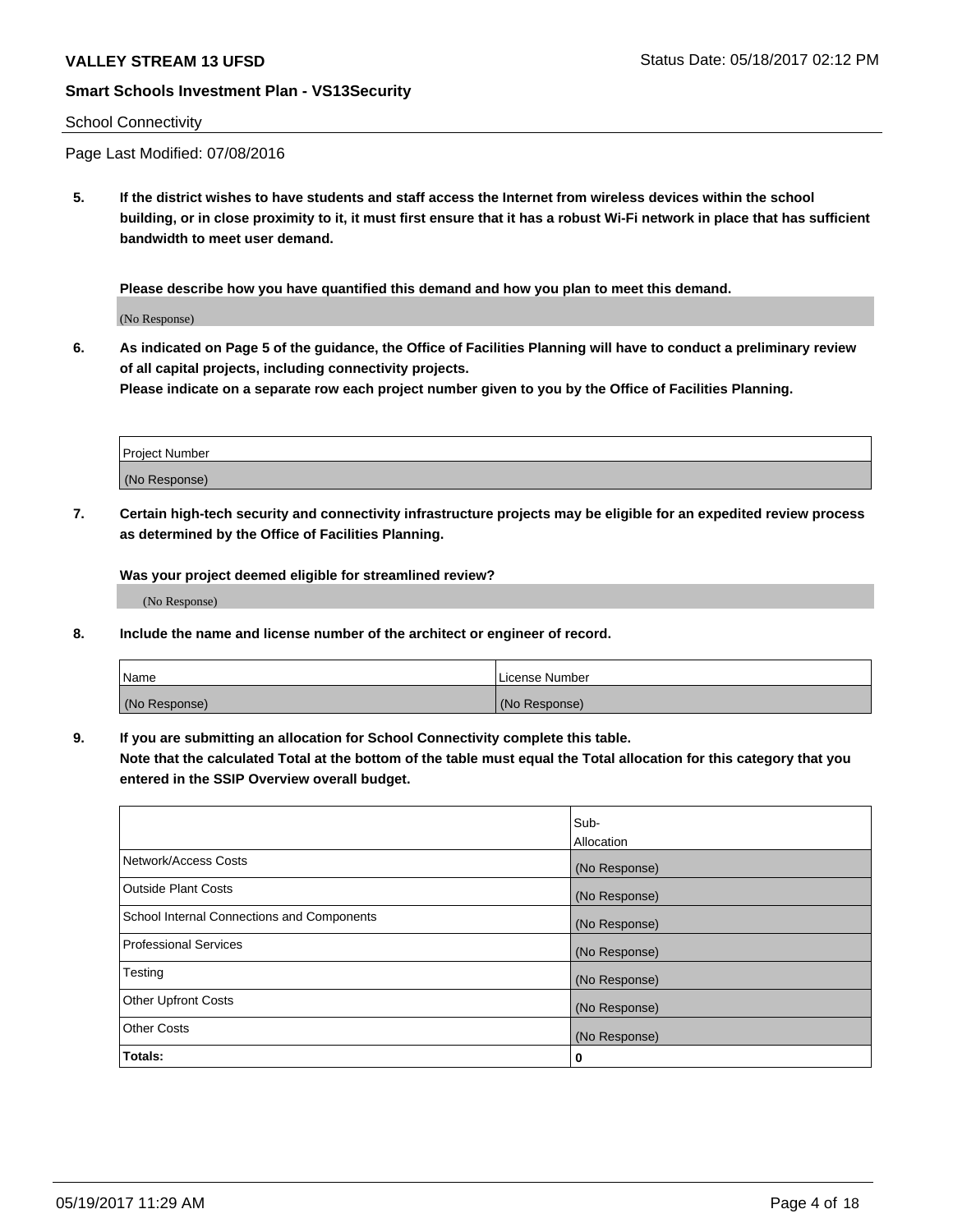### School Connectivity

Page Last Modified: 07/08/2016

**10. Please detail the type, quantity, per unit cost and total cost of the eligible items under each sub-category. This is especially important for any expenditures listed under the "Other" category. All expenditures must be eligible for tax-exempt financing to be reimbursed through the SSBA. Sufficient detail must be provided so that we can verify this is the case. If you have any questions, please contact us directly through smartschools@nysed.gov. NOTE: Wireless Access Points should be included in this category, not under Classroom Educational Technology, except those that will be loaned/purchased for nonpublic schools.**

| Select the allowable expenditure | Item to be purchased | Quantity      | Cost per Item | Total Cost    |
|----------------------------------|----------------------|---------------|---------------|---------------|
| type.                            |                      |               |               |               |
| Repeat to add another item under |                      |               |               |               |
| each type.                       |                      |               |               |               |
| (No Response)                    | (No Response)        | (No Response) | (No Response) | (No Response) |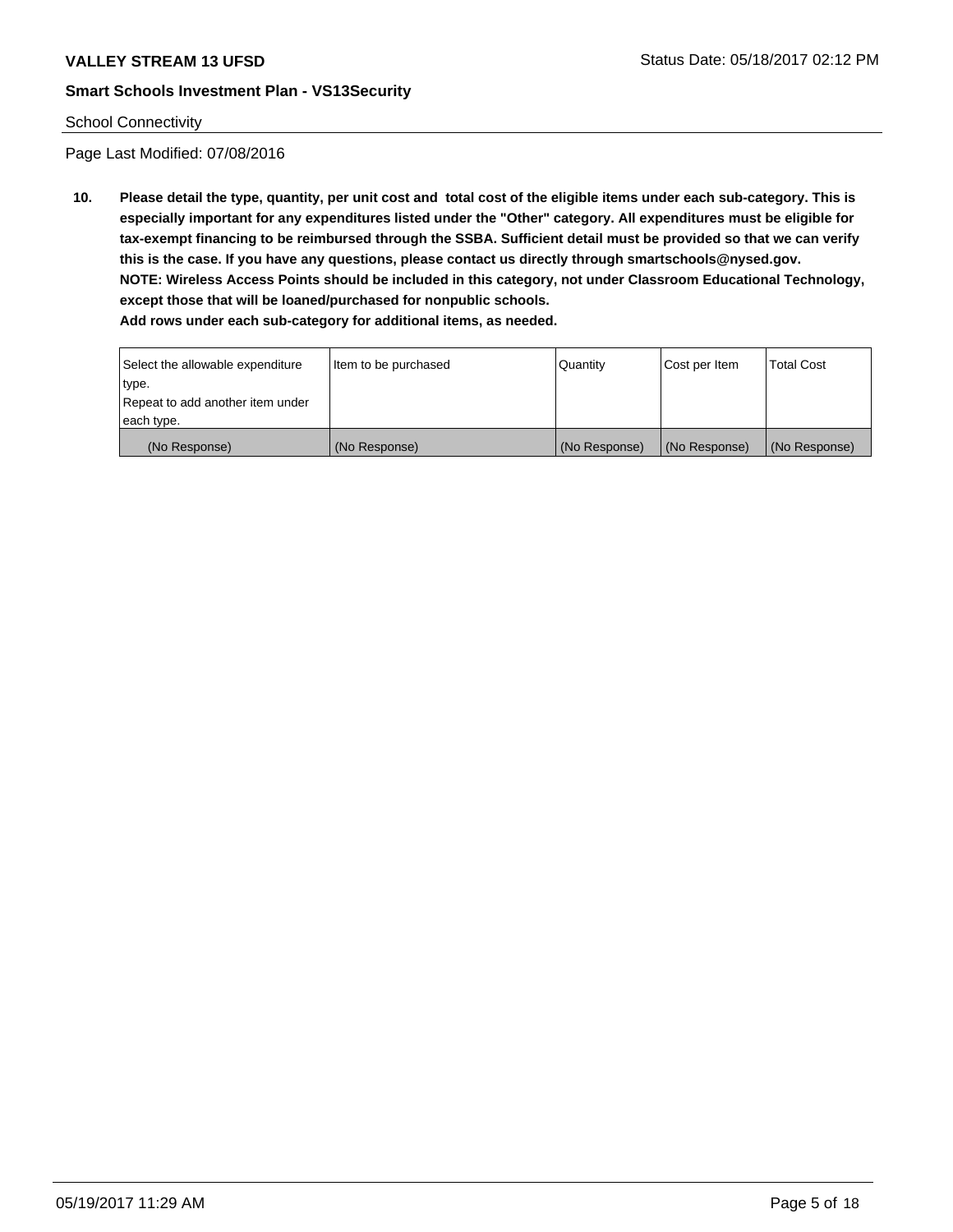Community Connectivity (Broadband and Wireless)

Page Last Modified: 07/08/2016

### **Group 1**

**1. Describe how you intend to use Smart Schools Bond Act funds for high-speed broadband and/or wireless connectivity projects in the community.**

(No Response)

**2. Please describe how the proposed project(s) will promote student achievement and increase student and/or staff access to the Internet in a manner that enhances student learning and/or instruction outside of the school day and/or school building.**

(No Response)

**3. Community connectivity projects must comply with all the necessary local building codes and regulations (building and related permits are not required prior to plan submission).**

 $\Box$  I certify that we will comply with all the necessary local building codes and regulations.

**4. Please describe the physical location of the proposed investment.**

(No Response)

**5. Please provide the initial list of partners participating in the Community Connectivity Broadband Project, along with their Federal Tax Identification (Employer Identification) number.**

| <b>Project Partners</b> | Federal ID#     |
|-------------------------|-----------------|
| (No Response)           | l (No Response) |

**6. If you are submitting an allocation for Community Connectivity, complete this table. Note that the calculated Total at the bottom of the table must equal the Total allocation for this category that you entered in the SSIP Overview overall budget.**

|                                    | Sub-Allocation |
|------------------------------------|----------------|
| Network/Access Costs               | (No Response)  |
| Outside Plant Costs                | (No Response)  |
| <b>Tower Costs</b>                 | (No Response)  |
| <b>Customer Premises Equipment</b> | (No Response)  |
| <b>Professional Services</b>       | (No Response)  |
| Testing                            | (No Response)  |
| <b>Other Upfront Costs</b>         | (No Response)  |
| <b>Other Costs</b>                 | (No Response)  |
| Totals:                            | 0              |

**7. Please detail the type, quantity, per unit cost and total cost of the eligible items under each sub-category. This is especially important for any expenditures listed under the "Other" category. All expenditures must be capital-bond eligible to be reimbursed through the SSBA. If you have any questions, please contact us directly through smartschools@nysed.gov.**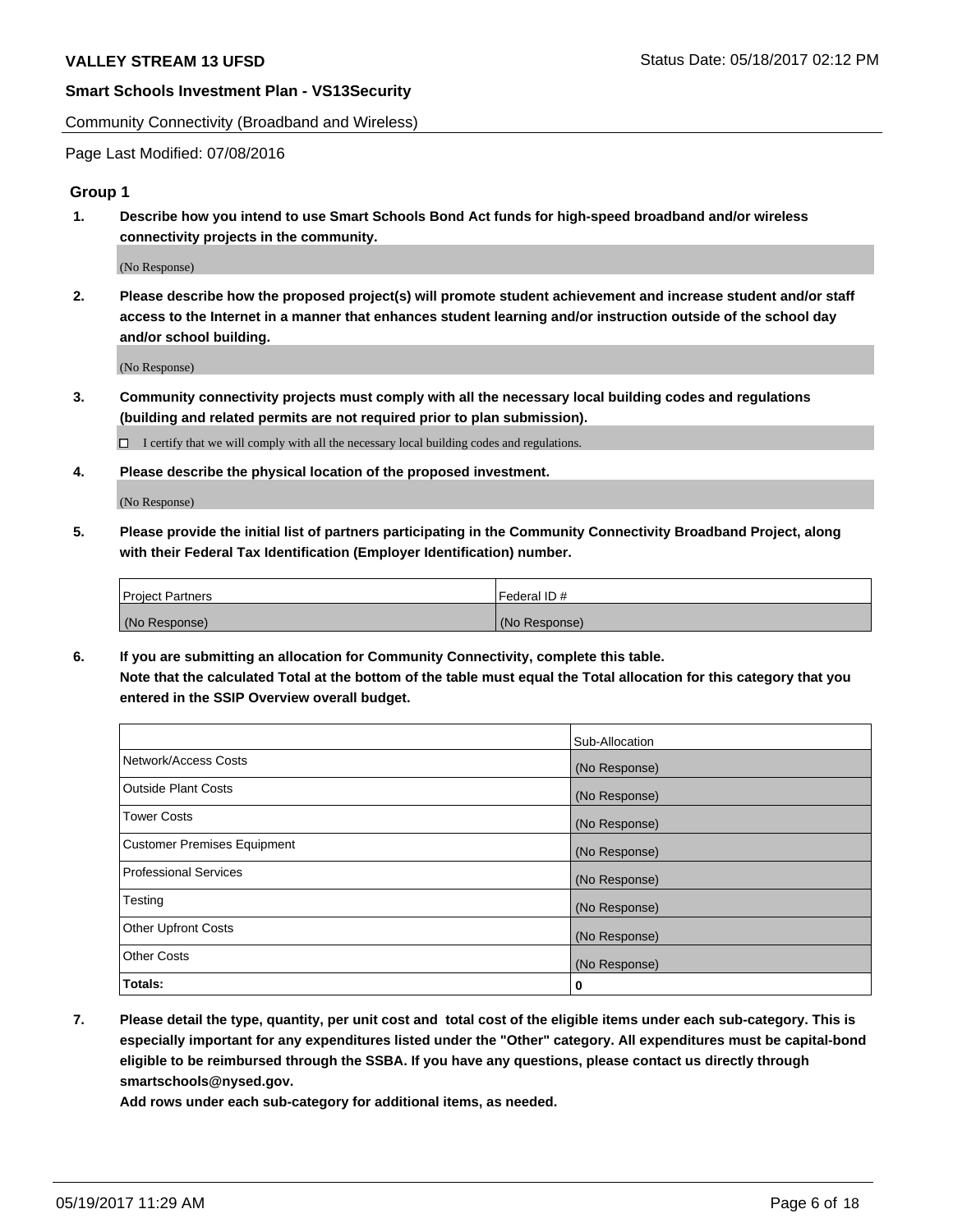Community Connectivity (Broadband and Wireless)

Page Last Modified: 07/08/2016

| Select the allowable expenditure | Item to be purchased | Quantity      | Cost per Item | <b>Total Cost</b> |
|----------------------------------|----------------------|---------------|---------------|-------------------|
| type.                            |                      |               |               |                   |
| Repeat to add another item under |                      |               |               |                   |
| each type.                       |                      |               |               |                   |
| (No Response)                    | (No Response)        | (No Response) | (No Response) | (No Response)     |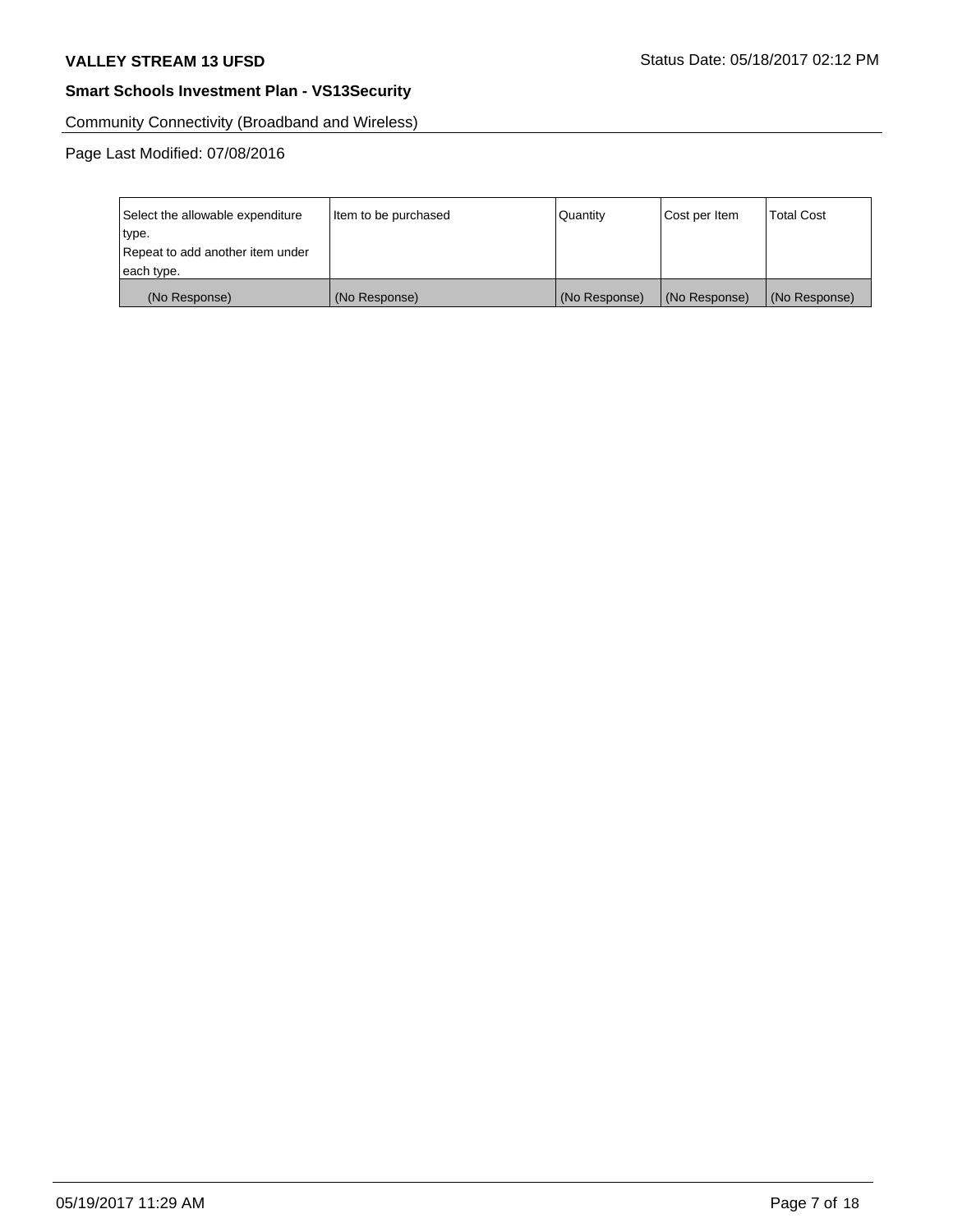### Classroom Learning Technology

Page Last Modified: 07/08/2016

### **Questions**

**1. In order for students and faculty to receive the maximum benefit from the technology made available under the Smart Schools Bond Act, their school buildings must possess sufficient connectivity infrastructure to ensure that devices can be used during the school day. Smart Schools Investment Plans must demonstrate that sufficient infrastructure that meets the Federal Communications Commission's 100 Mbps per 1,000 students standard currently exists in the buildings where new devices will be deployed, or is a planned use of a portion of Smart Schools Bond Act funds, or is under development through another funding source.**

**Smart Schools Bond Act funds used for technology infrastructure or classroom technology investments must increase the number of school buildings that meet or exceed the minimum speed standard of 100 Mbps per 1,000 students and staff within 12 months. This standard may be met on either a contracted 24/7 firm service or a "burstable" capability. If the standard is met under the burstable criteria, it must be:**

- **1. Specifically codified in a service contract with a provider, and**
- **2. Guaranteed to be available to all students and devices as needed, particularly during periods of high demand, such as computer-based testing (CBT) periods.**

**Please describe how your district already meets or is planning to meet this standard within 12 months of plan submission.**

(No Response)

- **1a. If a district believes that it will be impossible to meet this standard within 12 months, it may apply for a waiver of this requirement, as described on the Smart Schools website. The waiver must be filed and approved by SED prior to submitting this survey.**
	- $\Box$  By checking this box, you are certifying that the school district has an approved waiver of this requirement on file with the New York State Education Department.

### **2. Connectivity Speed Calculator (Required)**

|                         | l Number of<br>Students | Multiply by<br>100 Kbps | Divide by 1000   Current Speed<br>to Convert to<br>Required<br>Speed in Mb | lin Mb           | Expected<br>Speed to be<br>Attained Within Required<br>12 Months | <b>Expected Date</b><br>When<br>Speed Will be<br>Met |
|-------------------------|-------------------------|-------------------------|----------------------------------------------------------------------------|------------------|------------------------------------------------------------------|------------------------------------------------------|
| <b>Calculated Speed</b> | (No<br>Response)        | (No Response)           | (No<br>Response)                                                           | (No<br>Response) | (No<br>Response)                                                 | (No<br>Response)                                     |

**3. If the district wishes to have students and staff access the Internet from wireless devices within the school building, or in close proximity to it, it must first ensure that it has a robust Wi-Fi network in place that has sufficient bandwidth to meet user demand.**

**Please describe how you have quantified this demand and how you plan to meet this demand.**

(No Response)

**4. All New York State public school districts are required to complete and submit an Instructional Technology Plan survey to the New York State Education Department in compliance with Section 753 of the Education Law and per Part 100.12 of the Commissioner's Regulations.**

**Districts that include educational technology purchases as part of their Smart Schools Investment Plan must have a submitted and approved Instructional Technology Plan survey on file with the New York State Education Department.**

 $\Box$  By checking this box, you are certifying that the school district has an approved Instructional Technology Plan survey on file with the New York State Education Department.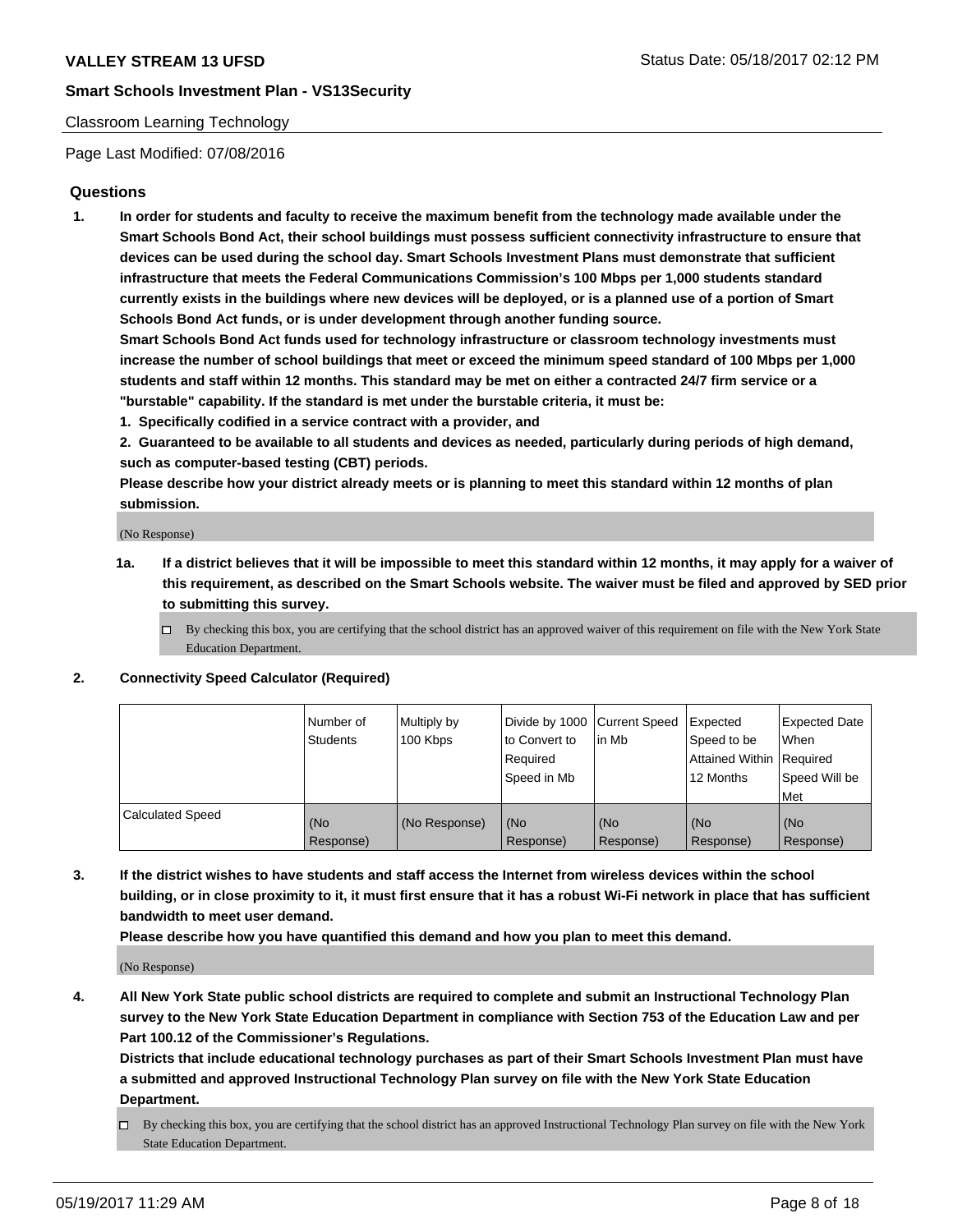### Classroom Learning Technology

Page Last Modified: 07/08/2016

**5. Describe the devices you intend to purchase and their compatibility with existing or planned platforms or systems. Specifically address the adequacy of each facility's electrical, HVAC and other infrastructure necessary to install and support the operation of the planned technology.**

(No Response)

- **6. Describe how the proposed technology purchases will:**
	- **> enhance differentiated instruction;**
	- **> expand student learning inside and outside the classroom;**
	- **> benefit students with disabilities and English language learners; and**
	- **> contribute to the reduction of other learning gaps that have been identified within the district.**

**The expectation is that districts will place a priority on addressing the needs of students who struggle to succeed in a rigorous curriculum. Responses in this section should specifically address this concern and align with the district's Instructional Technology Plan (in particular Question 2 of E. Curriculum and Instruction: "Does the district's instructional technology plan address the needs of students with disabilities to ensure equitable access to instruction, materials and assessments?" and Question 3 of the same section: "Does the district's instructional technology plan address the provision of assistive technology specifically for students with disabilities to ensure access to and participation in the general curriculum?"**

(No Response)

**7. Where appropriate, describe how the proposed technology purchases will enhance ongoing communication with parents and other stakeholders and help the district facilitate technology-based regional partnerships, including distance learning and other efforts.**

(No Response)

**8. Describe the district's plan to provide professional development to ensure that administrators, teachers and staff can employ the technology purchased to enhance instruction successfully.**

**Note: This response should be aligned and expanded upon in accordance with your district's response to Question 1 of F. Professional Development of your Instructional Technology Plan: "Please provide a summary of professional development offered to teachers and staff, for the time period covered by this plan, to support technology to enhance teaching and learning. Please include topics, audience and method of delivery within your summary."**

(No Response)

- **9. Districts must contact the SUNY/CUNY teacher preparation program that supplies the largest number of the district's new teachers to request advice on innovative uses and best practices at the intersection of pedagogy and educational technology.**
	- By checking this box, you certify that you have contacted the SUNY/CUNY teacher preparation program that supplies the largest number of your new teachers to request advice on these issues.
	- **9a. Please enter the name of the SUNY or CUNY Institution that you contacted.**

(No Response)

**9b. Enter the primary Institution phone number.**

(No Response)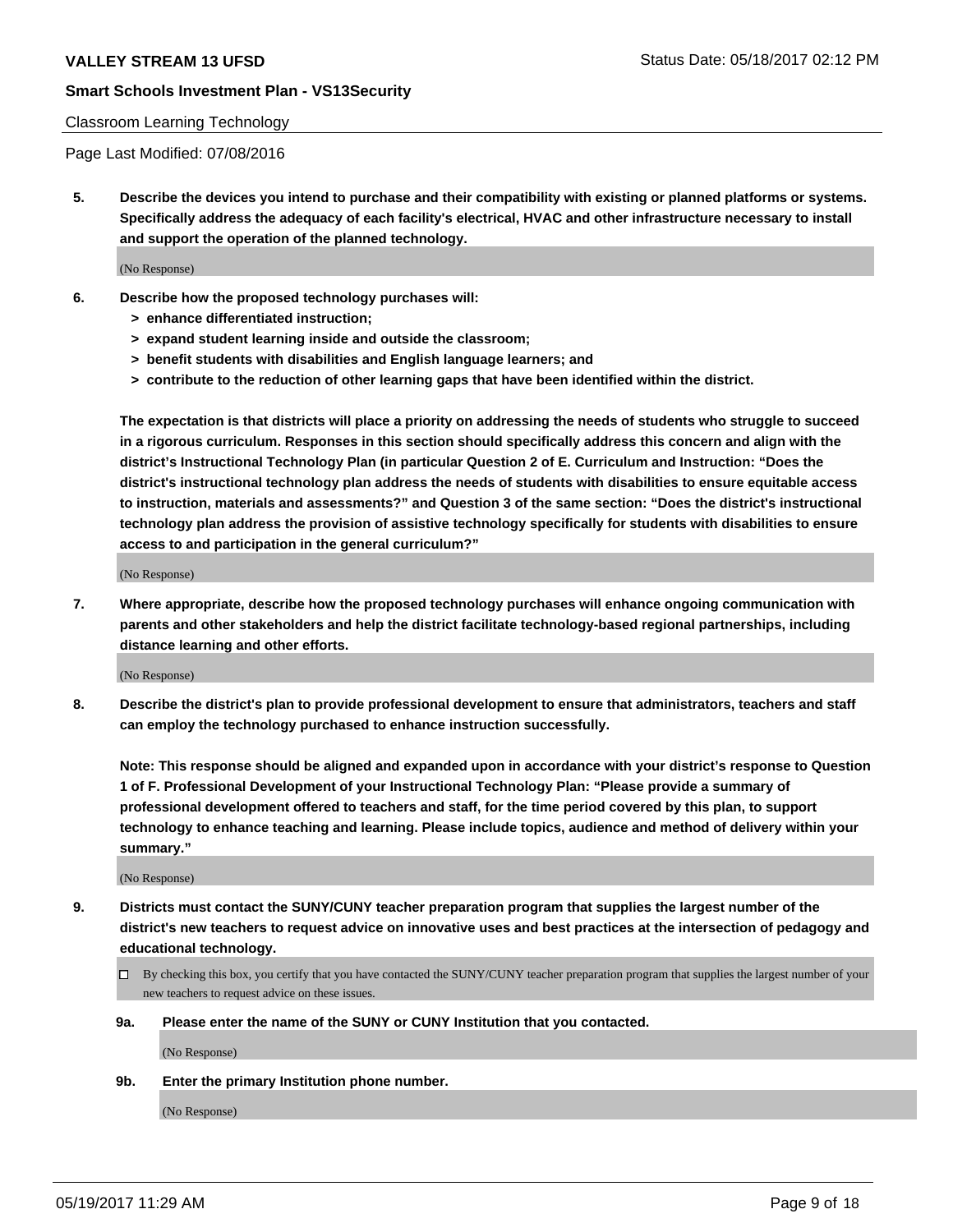### Classroom Learning Technology

Page Last Modified: 07/08/2016

**9c. Enter the name of the contact person with whom you consulted and/or will be collaborating with on innovative uses of technology and best practices.**

(No Response)

**10. A district whose Smart Schools Investment Plan proposes the purchase of technology devices and other hardware must account for nonpublic schools in the district.**

**Are there nonpublic schools within your school district?**

Yes

 $\square$  No

**11. Nonpublic Classroom Technology Loan Calculator**

**The Smart Schools Bond Act provides that any Classroom Learning Technology purchases made using Smart Schools funds shall be lent, upon request, to nonpublic schools in the district. However, no school district shall be required to loan technology in amounts greater than the total obtained and spent on technology pursuant to the Smart Schools Bond Act and the value of such loan may not exceed the total of \$250 multiplied by the nonpublic school enrollment in the base year at the time of enactment.**

**See:**

**http://www.p12.nysed.gov/mgtserv/smart\_schools/docs/Smart\_Schools\_Bond\_Act\_Guidance\_04.27.15\_Final.pdf.**

|                                       | 1. Classroom   | l 2. Public   | 3. Nonpublic | l 4. Sum of | 15. Total Per                                                                                 | 6. Total       |
|---------------------------------------|----------------|---------------|--------------|-------------|-----------------------------------------------------------------------------------------------|----------------|
|                                       | Technology     | Enrollment    | Enrollment   | Public and  | Pupil Sub-                                                                                    | Nonpublic Loan |
|                                       | Sub-allocation | $(2014 - 15)$ | $(2014-15)$  | l Nonpublic | allocation                                                                                    | Amount         |
|                                       |                |               |              | Enrollment  |                                                                                               |                |
| Calculated Nonpublic Loan<br>  Amount |                |               |              |             | (No Response)   (No Response)   (No Response)   (No Response)   (No Response)   (No Response) |                |

**12. To ensure the sustainability of technology purchases made with Smart Schools funds, districts must demonstrate a long-term plan to maintain and replace technology purchases supported by Smart Schools Bond Act funds. This sustainability plan shall demonstrate a district's capacity to support recurring costs of use that are ineligible for Smart Schools Bond Act funding such as device maintenance, technical support, Internet and wireless fees, maintenance of hotspots, staff professional development, building maintenance and the replacement of incidental items. Further, such a sustainability plan shall include a long-term plan for the replacement of purchased devices and equipment at the end of their useful life with other funding sources.**

 $\Box$  By checking this box, you certify that the district has a sustainability plan as described above.

**13. Districts must ensure that devices purchased with Smart Schools Bond funds will be distributed, prepared for use, maintained and supported appropriately. Districts must maintain detailed device inventories in accordance with generally accepted accounting principles.**

By checking this box, you certify that the district has a distribution and inventory management plan and system in place.

**14. If you are submitting an allocation for Classroom Learning Technology complete this table. Note that the calculated Total at the bottom of the table must equal the Total allocation for this category that you entered in the SSIP Overview overall budget.**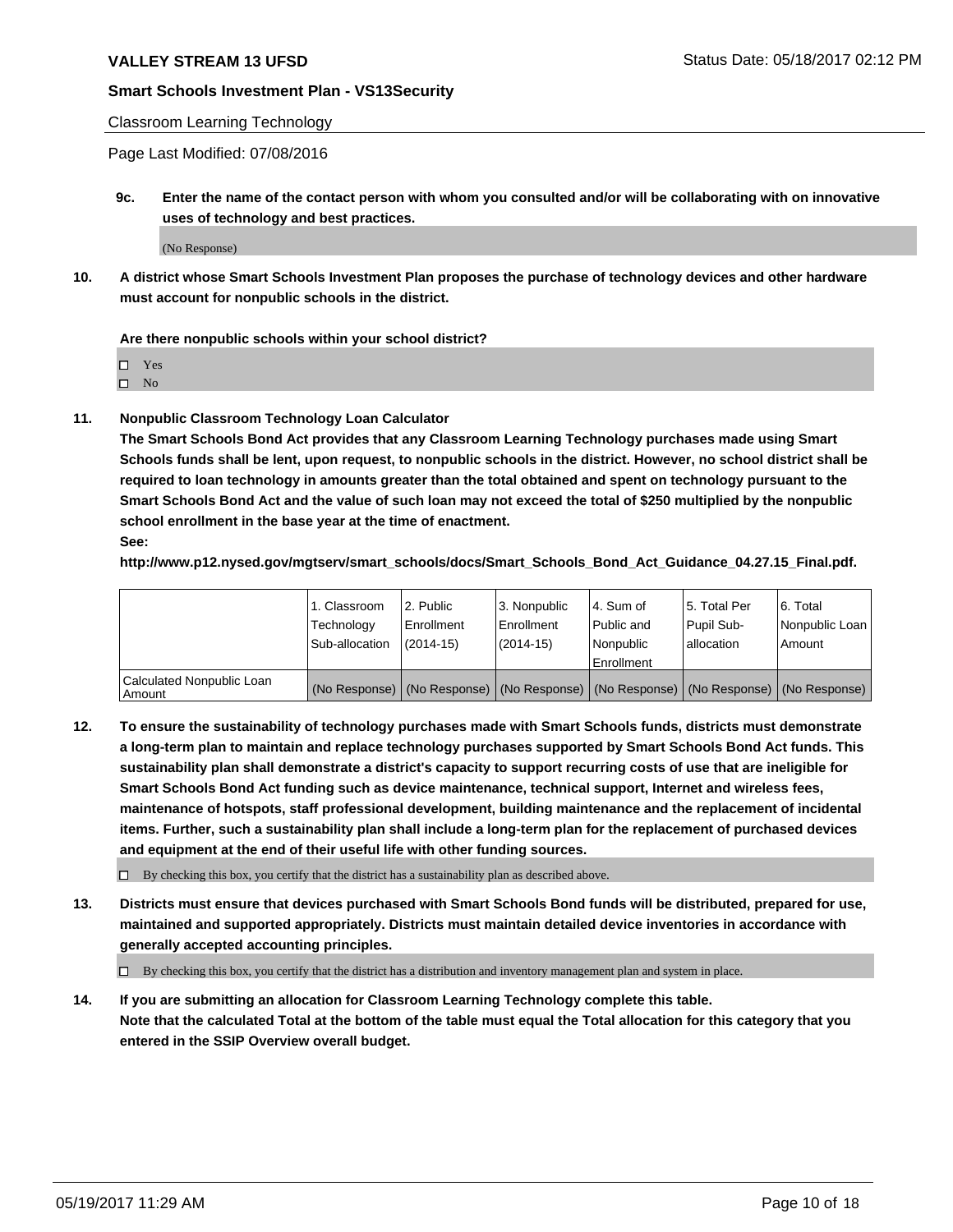### Classroom Learning Technology

Page Last Modified: 07/08/2016

|                          | Sub-Allocation |
|--------------------------|----------------|
| Interactive Whiteboards  | (No Response)  |
| <b>Computer Servers</b>  | (No Response)  |
| <b>Desktop Computers</b> | (No Response)  |
| <b>Laptop Computers</b>  | (No Response)  |
| <b>Tablet Computers</b>  | (No Response)  |
| <b>Other Costs</b>       | (No Response)  |
| Totals:                  | 0              |

**15. Please detail the type, quantity, per unit cost and total cost of the eligible items under each sub-category. This is especially important for any expenditures listed under the "Other" category. All expenditures must be capital-bond eligible to be reimbursed through the SSBA. If you have any questions, please contact us directly through smartschools@nysed.gov.**

**Please specify in the "Item to be Purchased" field which specific expenditures and items are planned to meet the district's nonpublic loan requirement, if applicable.**

**NOTE: Wireless Access Points that will be loaned/purchased for nonpublic schools should ONLY be included in this category, not under School Connectivity, where public school districts would list them.**

| type.<br>Repeat to add another item under |               |               |               |               |
|-------------------------------------------|---------------|---------------|---------------|---------------|
| each type.                                |               |               |               |               |
| (No Response)                             | (No Response) | (No Response) | (No Response) | (No Response) |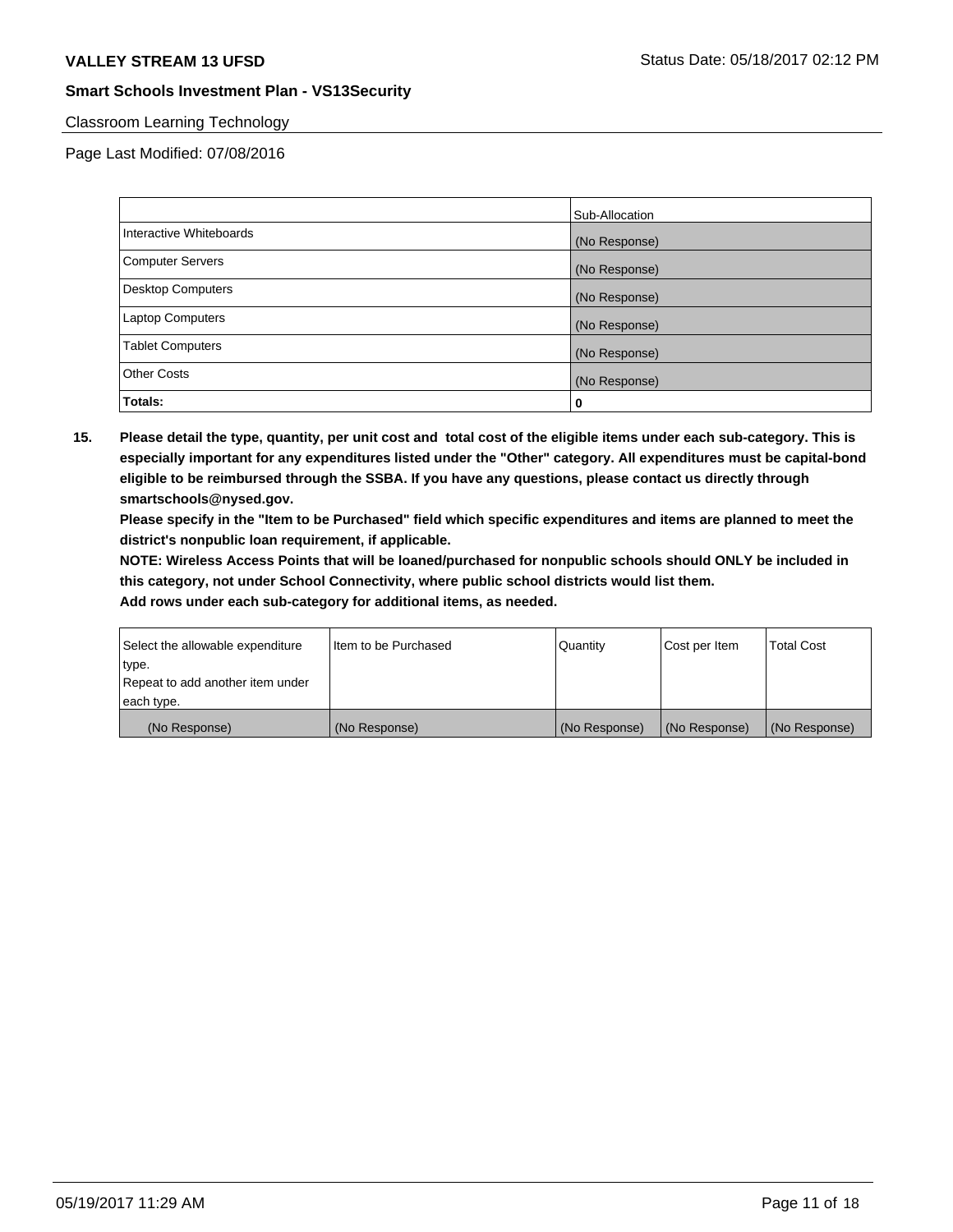### Pre-Kindergarten Classrooms

Page Last Modified: 07/08/2016

### **Group 1**

**1. Provide information regarding how and where the district is currently serving pre-kindergarten students and justify the need for additional space with enrollment projections over 3 years.**

(No Response)

- **2. Describe the district's plan to construct, enhance or modernize education facilities to accommodate prekindergarten programs. Such plans must include:**
	- **Specific descriptions of what the district intends to do to each space;**
	- **An affirmation that pre-kindergarten classrooms will contain a minimum of 900 square feet per classroom;**
	- **The number of classrooms involved;**
	- **The approximate construction costs per classroom; and**
	- **Confirmation that the space is district-owned or has a long-term lease that exceeds the probable useful life of the improvements.**

(No Response)

**3. Smart Schools Bond Act funds may only be used for capital construction costs. Describe the type and amount of additional funds that will be required to support ineligible ongoing costs (e.g. instruction, supplies) associated with any additional pre-kindergarten classrooms that the district plans to add.**

(No Response)

**4. All plans and specifications for the erection, repair, enlargement or remodeling of school buildings in any public school district in the State must be reviewed and approved by the Commissioner. Districts that plan capital projects using their Smart Schools Bond Act funds will undergo a Preliminary Review Process by the Office of Facilities Planning.**

**Please indicate on a separate row each project number given to you by the Office of Facilities Planning.**

| Project Number |  |
|----------------|--|
| (No Response)  |  |

**5. If you have made an allocation for Pre-Kindergarten Classrooms, complete this table. Note that the calculated Total at the bottom of the table must equal the Total allocation for this category that you entered in the SSIP Overview overall budget.**

| Totals:                                  | 0              |
|------------------------------------------|----------------|
| Other Costs                              | (No Response)  |
| Enhance/Modernize Educational Facilities | (No Response)  |
| Construct Pre-K Classrooms               | (No Response)  |
|                                          | Sub-Allocation |

**6. Please detail the type, quantity, per unit cost and total cost of the eligible items under each sub-category. This is especially important for any expenditures listed under the "Other" category. All expenditures must be capital-bond eligible to be reimbursed through the SSBA. If you have any questions, please contact us directly through smartschools@nysed.gov.**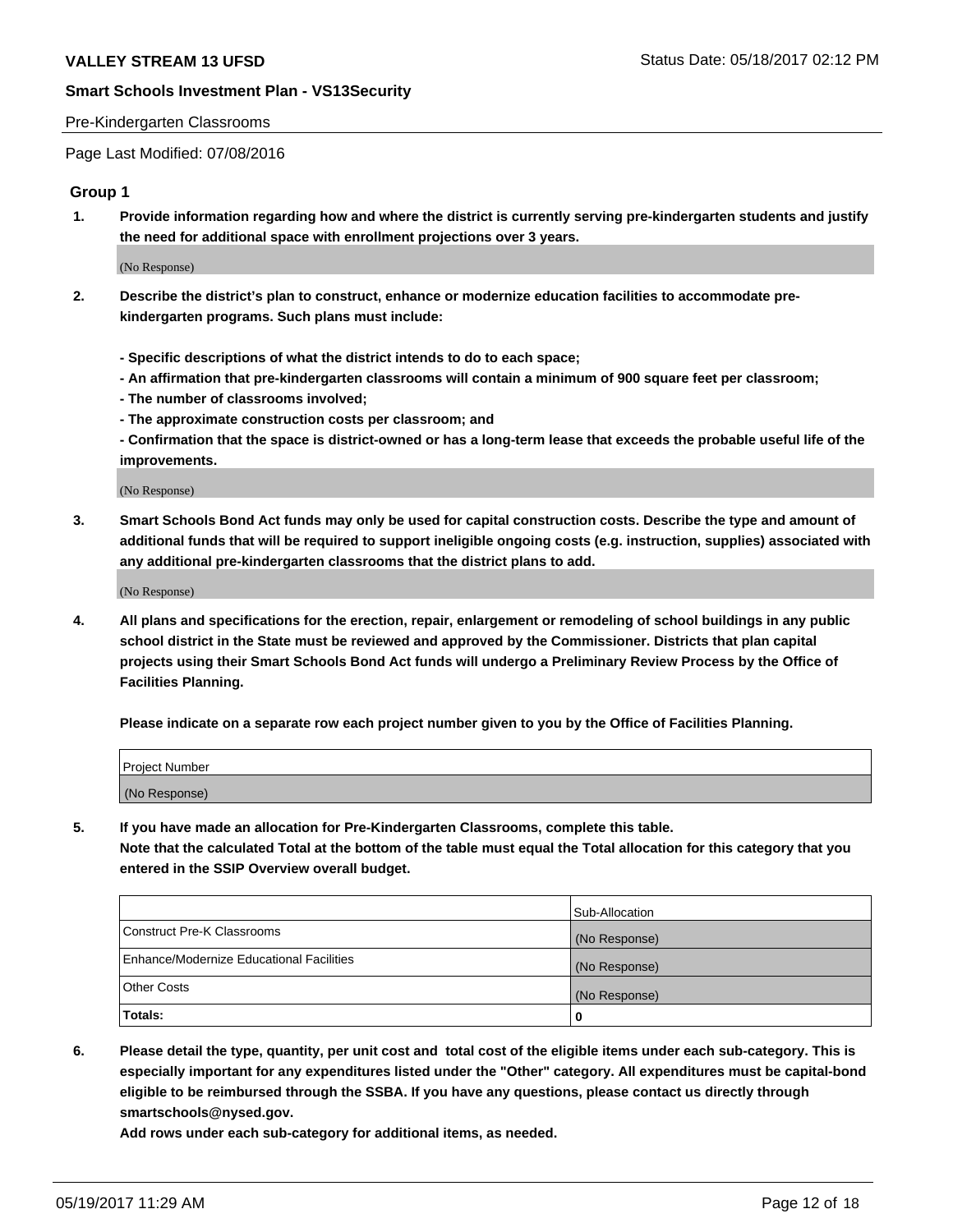# Pre-Kindergarten Classrooms

Page Last Modified: 07/08/2016

| Select the allowable expenditure | Item to be purchased | Quantity      | Cost per Item | <b>Total Cost</b> |
|----------------------------------|----------------------|---------------|---------------|-------------------|
| type.                            |                      |               |               |                   |
| Repeat to add another item under |                      |               |               |                   |
| each type.                       |                      |               |               |                   |
| (No Response)                    | (No Response)        | (No Response) | (No Response) | (No Response)     |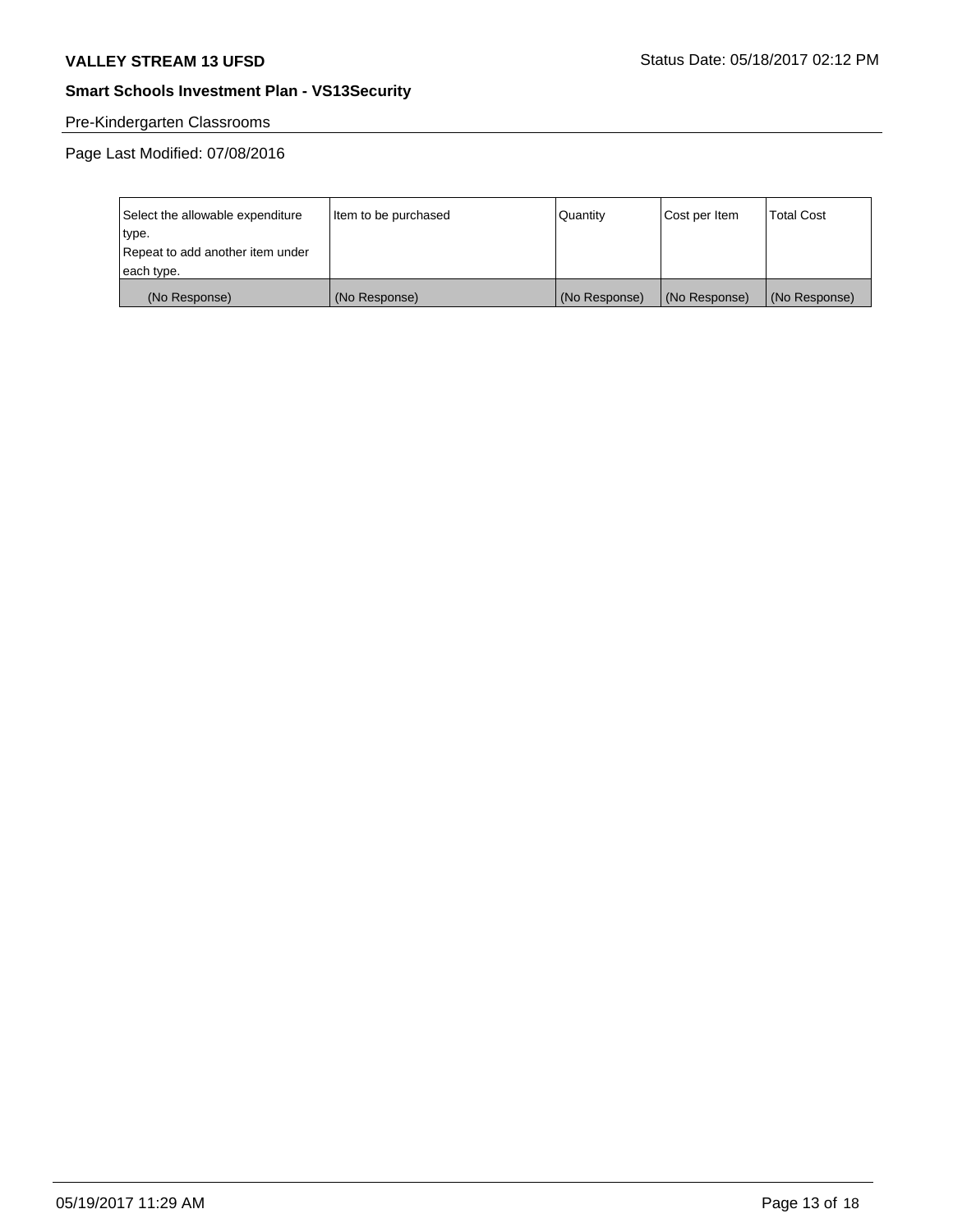### Replace Transportable Classrooms

Page Last Modified: 07/08/2016

### **Group 1**

**1. Describe the district's plan to construct, enhance or modernize education facilities to provide high-quality instructional space by replacing transportable classrooms.**

(No Response)

**2. All plans and specifications for the erection, repair, enlargement or remodeling of school buildings in any public school district in the State must be reviewed and approved by the Commissioner. Districts that plan capital projects using their Smart Schools Bond Act funds will undergo a Preliminary Review Process by the Office of Facilities Planning.**

**Please indicate on a separate row each project number given to you by the Office of Facilities Planning.**

| Project Number |  |
|----------------|--|
| (No Response)  |  |

**3. For large projects that seek to blend Smart Schools Bond Act dollars with other funds, please note that Smart Schools Bond Act funds can be allocated on a pro rata basis depending on the number of new classrooms built that directly replace transportable classroom units.**

**If a district seeks to blend Smart Schools Bond Act dollars with other funds describe below what other funds are being used and what portion of the money will be Smart Schools Bond Act funds.**

(No Response)

**4. If you have made an allocation for Replace Transportable Classrooms, complete this table. Note that the calculated Total at the bottom of the table must equal the Total allocation for this category that you entered in the SSIP Overview overall budget.**

|                                                | Sub-Allocation |
|------------------------------------------------|----------------|
| Construct New Instructional Space              | (No Response)  |
| Enhance/Modernize Existing Instructional Space | (No Response)  |
| Other Costs                                    | (No Response)  |
| Totals:                                        | 0              |

**5. Please detail the type, quantity, per unit cost and total cost of the eligible items under each sub-category. This is especially important for any expenditures listed under the "Other" category. All expenditures must be capital-bond eligible to be reimbursed through the SSBA. If you have any questions, please contact us directly through smartschools@nysed.gov.**

| Select the allowable expenditure | Item to be purchased | Quantity      | Cost per Item | <b>Total Cost</b> |
|----------------------------------|----------------------|---------------|---------------|-------------------|
| type.                            |                      |               |               |                   |
| Repeat to add another item under |                      |               |               |                   |
| each type.                       |                      |               |               |                   |
| (No Response)                    | (No Response)        | (No Response) | (No Response) | (No Response)     |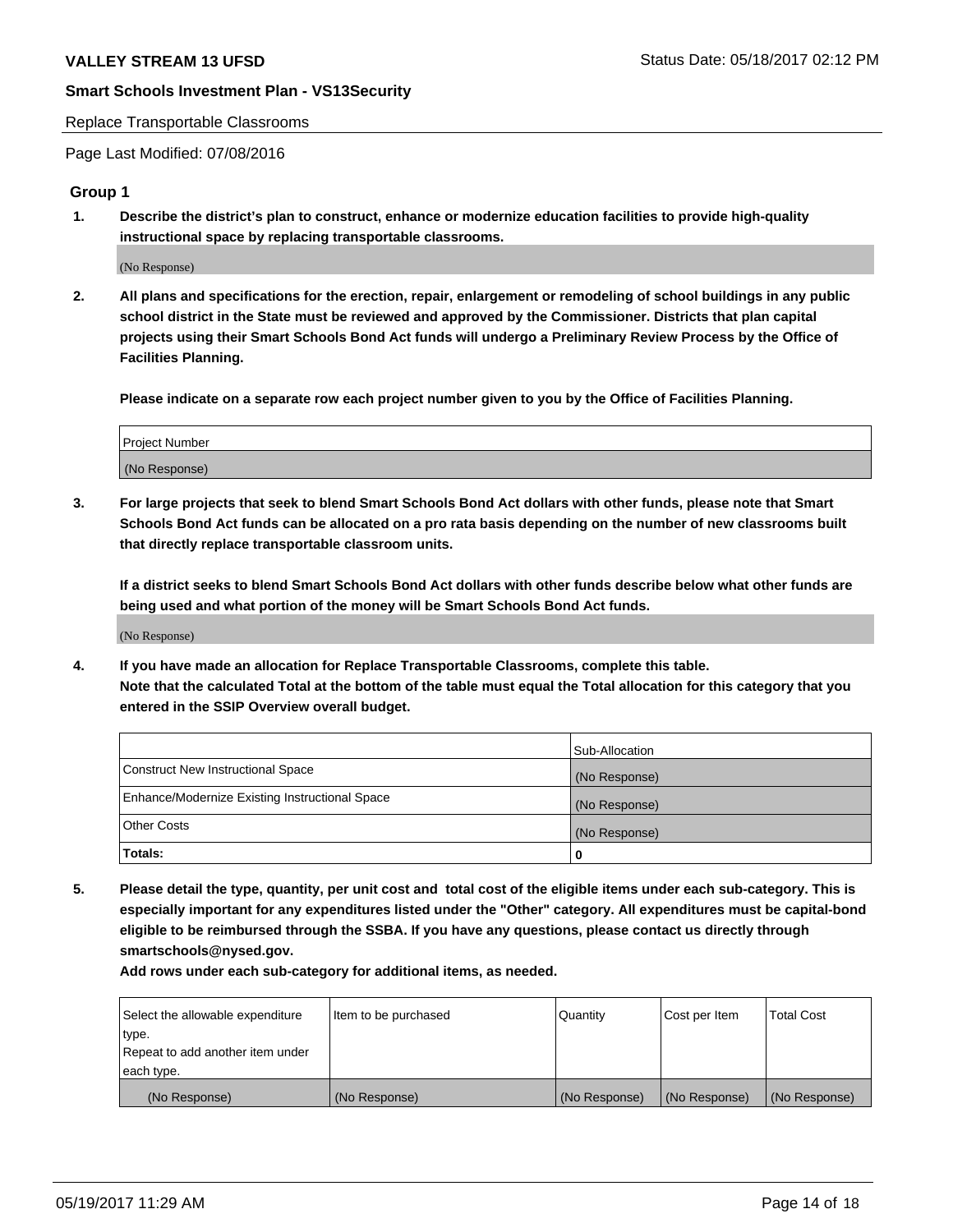### High-Tech Security Features

Page Last Modified: 05/05/2017

### **Group 1**

**1. Describe how you intend to use Smart Schools Bond Act funds to install high-tech security features in school buildings and on school campuses.**

**Overall, in the four buildings, there is not sufficient visible video surveillance. The Smart Schools Bond Act funds will be used to place additional exterior cameras in student, faculty, and visitor parking lots to achieve full, general overview coverage of lots; on playground & recreational areas; and where students are dropped off by car & bus to the building, as well as dismissed in the afternoon. Camera coverage at all building entrances & exits is also lacking. The funds will also be used to place interior glare-resistance wide dynamic range (WDR) cameras at all entrances & exits that are not currently covered, as well as exterior overview cameras of the area. Currently, there are no interior cameras. Interior cameras will be placed near the visitor sign-in desk to capture images of all visitors and footage of activity at the desk. A public view monitor with signage at this location will also act as a deterrent. Interior cameras will be placed in the hallway showing the door to the computer lab as well as other key points throughout the hallways and stairwells. DVRs will be upgraded to handle more cameras.**

**Door access controls will also be installed on doors throughout the district. Centrally managed access control will be implemented to allow staff to access the doors via key card. Panic buttons will be installed throughout the buildings. This will be tied in with the PA system, the phones, the emergency notification system, the access card system, and the police integration.**

**Visitor sign-in desks will be equipped with an electronic visitor management system. This system will be a centralized district database that logs visitors in and out of the building. Some key features include:**

**-create time sensitive, self-expiring visitor badges within 20 seconds by scanning a license**

**-check visitors against sexual predator list**

**-use "watch lists" to deny entry and quickly alert staff via the email**

**-check photos to confirm adult ID before releasing a student**

**-print temporary badges for staff who have forgotten their badges**

**-log all visitors to ensure they are signed in/out**

**-preregister substitute teachers, vendors, or any category visitor**

**-notify staff via email when pre-registered visitor has arrived**

**2. All plans and specifications for the erection, repair, enlargement or remodeling of school buildings in any public school district in the State must be reviewed and approved by the Commissioner. Districts that plan capital projects using their Smart Schools Bond Act funds will undergo a Preliminary Review Process by the Office of Facilities Planning.** 

**Please indicate on a separate row each project number given to you by the Office of Facilities Planning.**

| Project Number        |  |
|-----------------------|--|
| 28-02-13-02-7-999-005 |  |

- **3. Was your project deemed eligible for streamlined Review?**
	- Yes  $\boxtimes$  No
- **4. Include the name and license number of the architect or engineer of record.**

| <b>Name</b>                     | License Number |
|---------------------------------|----------------|
| Roger P, Smith, A.I.A., LEED AP | 16514          |

**5. If you have made an allocation for High-Tech Security Features, complete this table. Note that the calculated Total at the bottom of the table must equal the Total allocation for this category that you entered in the SSIP Overview overall budget.**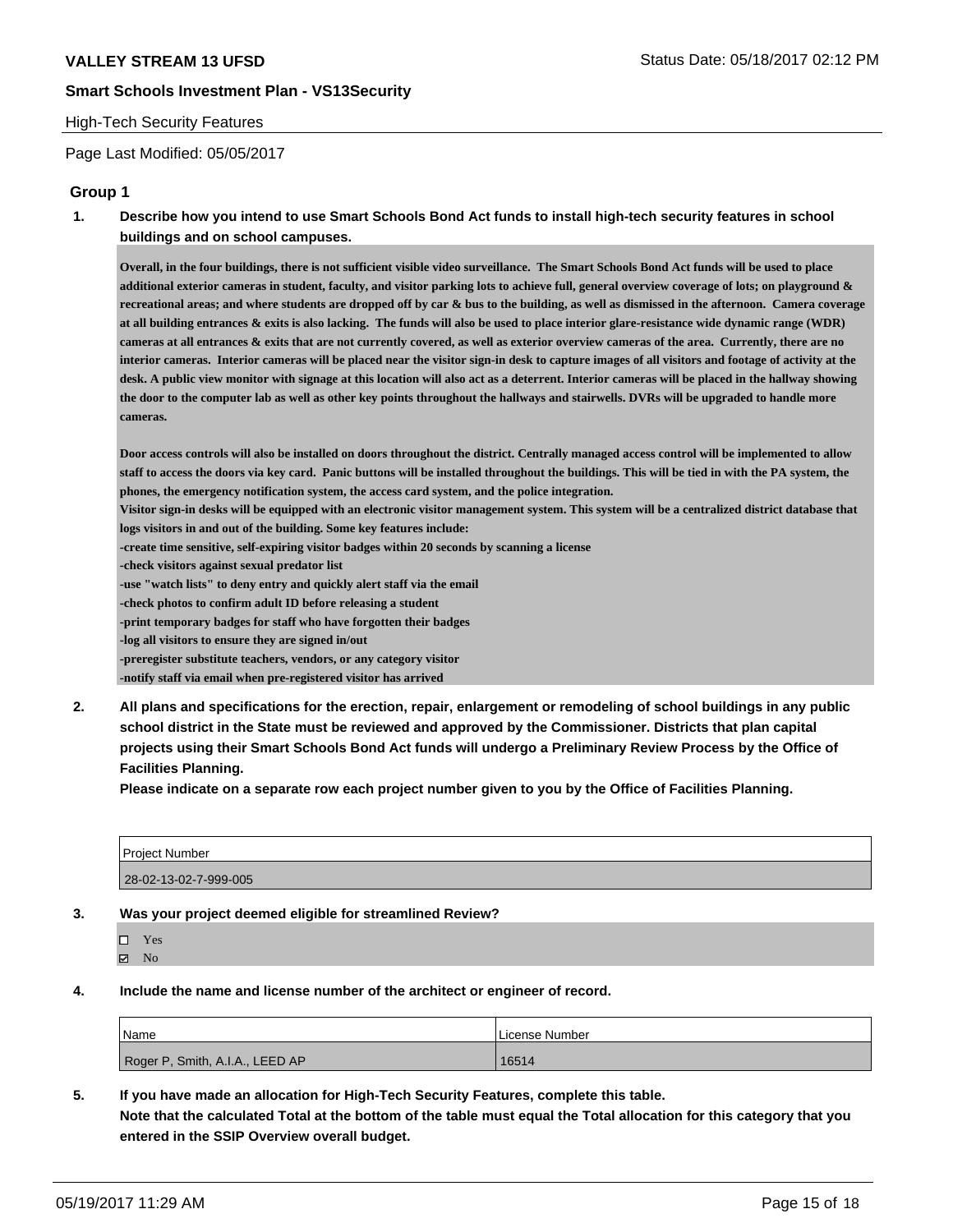# High-Tech Security Features

Page Last Modified: 05/05/2017

|                                                      | Sub-Allocation |
|------------------------------------------------------|----------------|
| Capital-Intensive Security Project (Standard Review) | l 0            |
| Electronic Security System                           | 156,480        |
| <b>Entry Control System</b>                          | 129,404        |
| Approved Door Hardening Project                      | l 0            |
| <b>Other Costs</b>                                   | $\overline{0}$ |
| Totals:                                              | 285,884        |

**6. Please detail the type, quantity, per unit cost and total cost of the eligible items under each sub-category. This is especially important for any expenditures listed under the "Other" category. All expenditures must be capital-bond eligible to be reimbursed through the SSBA. If you have any questions, please contact us directly through smartschools@nysed.gov.**

| Select the allowable expenditure<br>type.<br>Repeat to add another item under<br>each type. | Item to be purchased                                                                                                                                                        | Quantity       | Cost per Item | <b>Total Cost</b> |
|---------------------------------------------------------------------------------------------|-----------------------------------------------------------------------------------------------------------------------------------------------------------------------------|----------------|---------------|-------------------|
| <b>Electronic Security System</b>                                                           | <b>DVR Additions</b>                                                                                                                                                        | 4              | 7,241         | 28,964            |
| <b>Electronic Security System</b>                                                           | <b>Interior Camera Additions</b>                                                                                                                                            | 68             | 739           | 50,252            |
| <b>Electronic Security System</b>                                                           | <b>Exterior Camera Additions</b>                                                                                                                                            | 51             | 1,095         | 55,845            |
| <b>Entry Control System</b>                                                                 | <b>Card Access</b>                                                                                                                                                          | 16             | 2,815         | 45,040            |
| <b>Electronic Security System</b>                                                           | PA System Tie in                                                                                                                                                            | $\overline{4}$ | 2,050         | 8,200             |
| <b>Entry Control System</b>                                                                 | <b>Wire Panic Button</b>                                                                                                                                                    | 16             | 743           | 11,888            |
| <b>Electronic Security System</b>                                                           | IP Phone Integration                                                                                                                                                        | $\overline{4}$ | 1,350         | 5,400             |
| <b>Entry Control System</b>                                                                 | Cell Phone Lockdown                                                                                                                                                         | $\overline{4}$ | 1,174         | 4,696             |
| <b>Entry Control System</b>                                                                 | Lockdown via Computer- software                                                                                                                                             | $\overline{4}$ | 3,950         | 15,800            |
| <b>Electronic Security System</b>                                                           | Mass Notification Tie In                                                                                                                                                    | $\overline{4}$ | 1,174         | 4,696             |
| <b>Entry Control System</b>                                                                 | Lockdown Strobe Lights                                                                                                                                                      | 16             | 814           | 13,024            |
| <b>Entry Control System</b>                                                                 | <b>Card Disable Feature</b>                                                                                                                                                 | $\overline{4}$ | 1,750         | 7,000             |
| <b>Entry Control System</b>                                                                 | Police Integration - software                                                                                                                                               | $\overline{4}$ | 1,920         | 7,680             |
| <b>Entry Control System</b>                                                                 | Visitor Management with kiosk<br>(including camera, touchscreen, audio<br>speakers, driver license scanner, bar<br>code scanner and visitor badge printer)<br>and software. | $\overline{4}$ | 4,539         | 18,156            |
| <b>Entry Control System</b>                                                                 | <b>ID Card Printer</b>                                                                                                                                                      |                | 6,120         | 6,120             |
| <b>Electronic Security System</b>                                                           | Additional 8TB DVR Storage                                                                                                                                                  |                | 3,123         | 3,123             |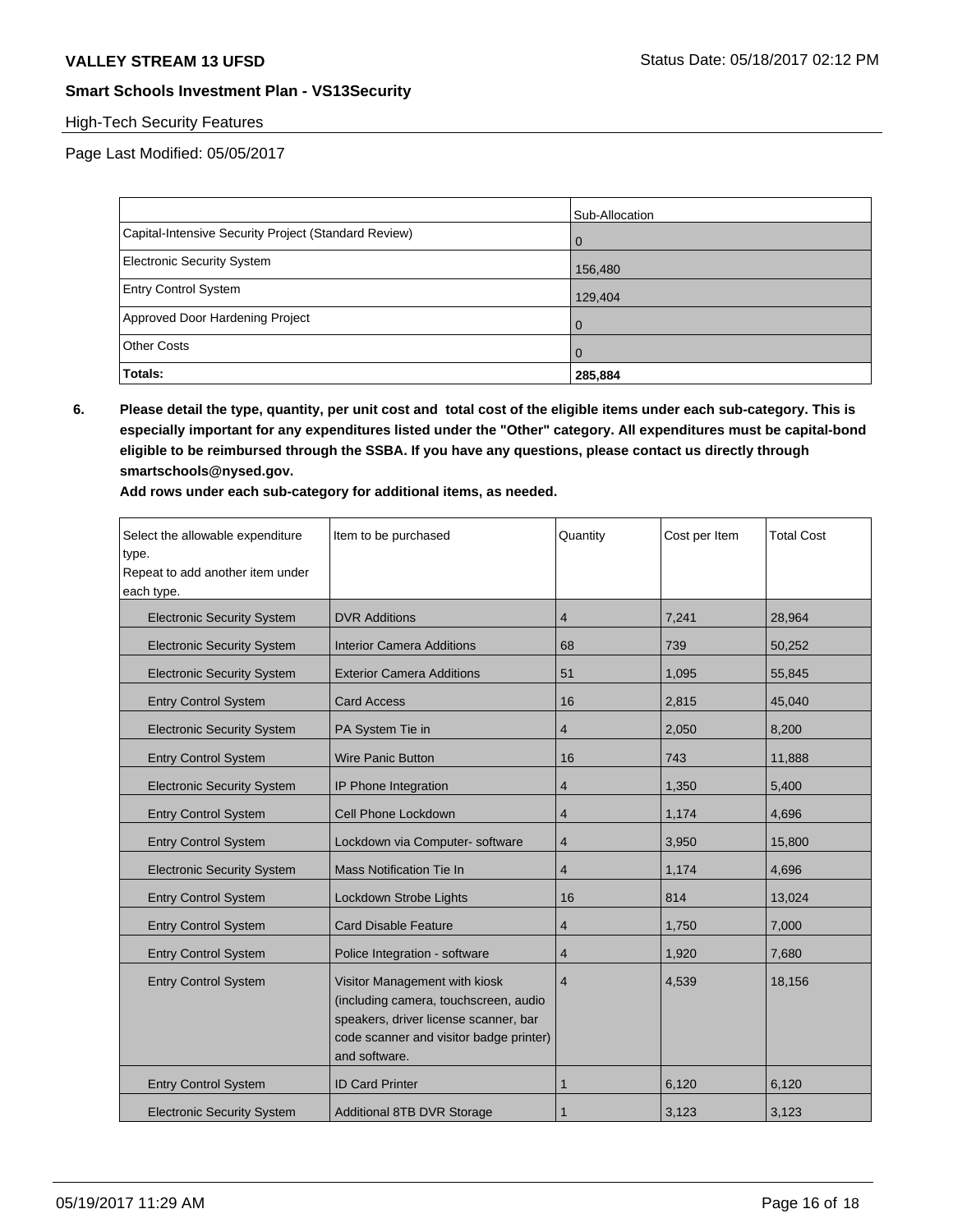Report